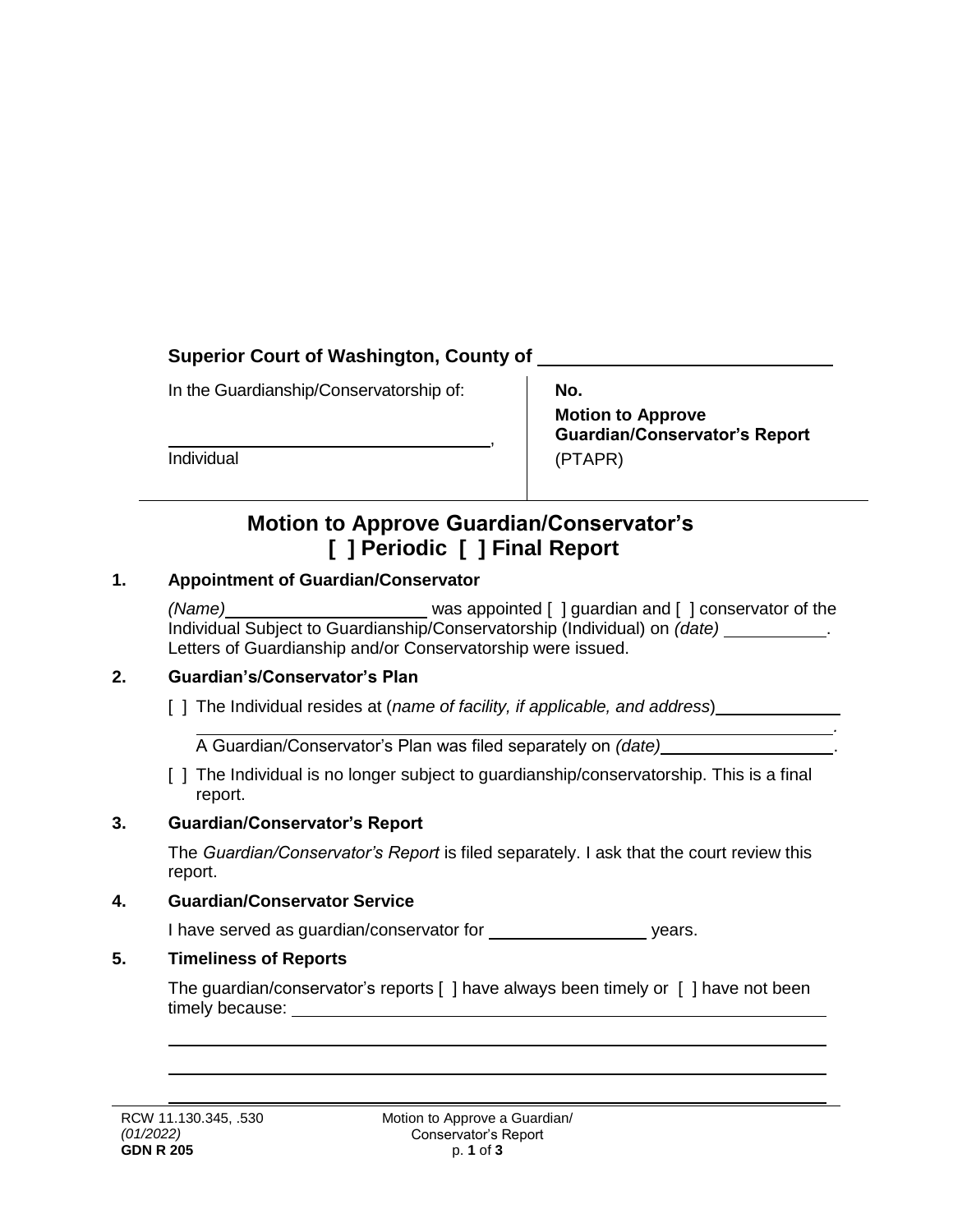#### **6. Monitoring by Other Agencies**

Who must guardian/conservator report to on behalf of the Individual (*List other agencies involved in Individual's care*):

#### **7. Allegations Against the Guardian/Conservator**

There have been [ ] **no** allegations of fraud, abuse, neglect, or breach of fiduciary duty against guardian/conservator or [ ] allegations of fraud, abuse, neglect, or breach of fiduciary duty against guardian/conservator. If there have been allegations please explain:

#### **8. Estate Information**

Individual's monthly income

The value of property in the estate

The bond amount currently in place is \$

The total balance of assets in blocked accounts is \$

The total balance of assets in unblocked accounts is \$

#### **9. Authority of Guardian/Conservator**

- [ ] Guardian/Conservator's authority should be terminated upon discharge.
- [ ] The powers of the guardian and/or conservator should remain the same because there have been no substantial changes to the Individual's ability to manage their affairs.
- [] Due to a change in the Individual's ability to manage his/her affairs, the scope of the guardian's and/or conservator's authority should be changed as follows:

The Guardian/Conservator requests that the court enter an Order as follows:

#### **10. Co Guardian/Conservator or Successor Guardian Conservator**

- [ ] Does not apply.
- [ ] Appoint *(Name)* coguardian/conservator with the same powers listed in the *Order Appointing Guardian/Conservator* dated .
- [ ] Appoint *(Name)*

successor guardian/conservator with the same powers listed in the *Order Appointing Guardian/Conservator* dated . The successor guardian/ conservator will serve when *(list event that triggers successor's service):*